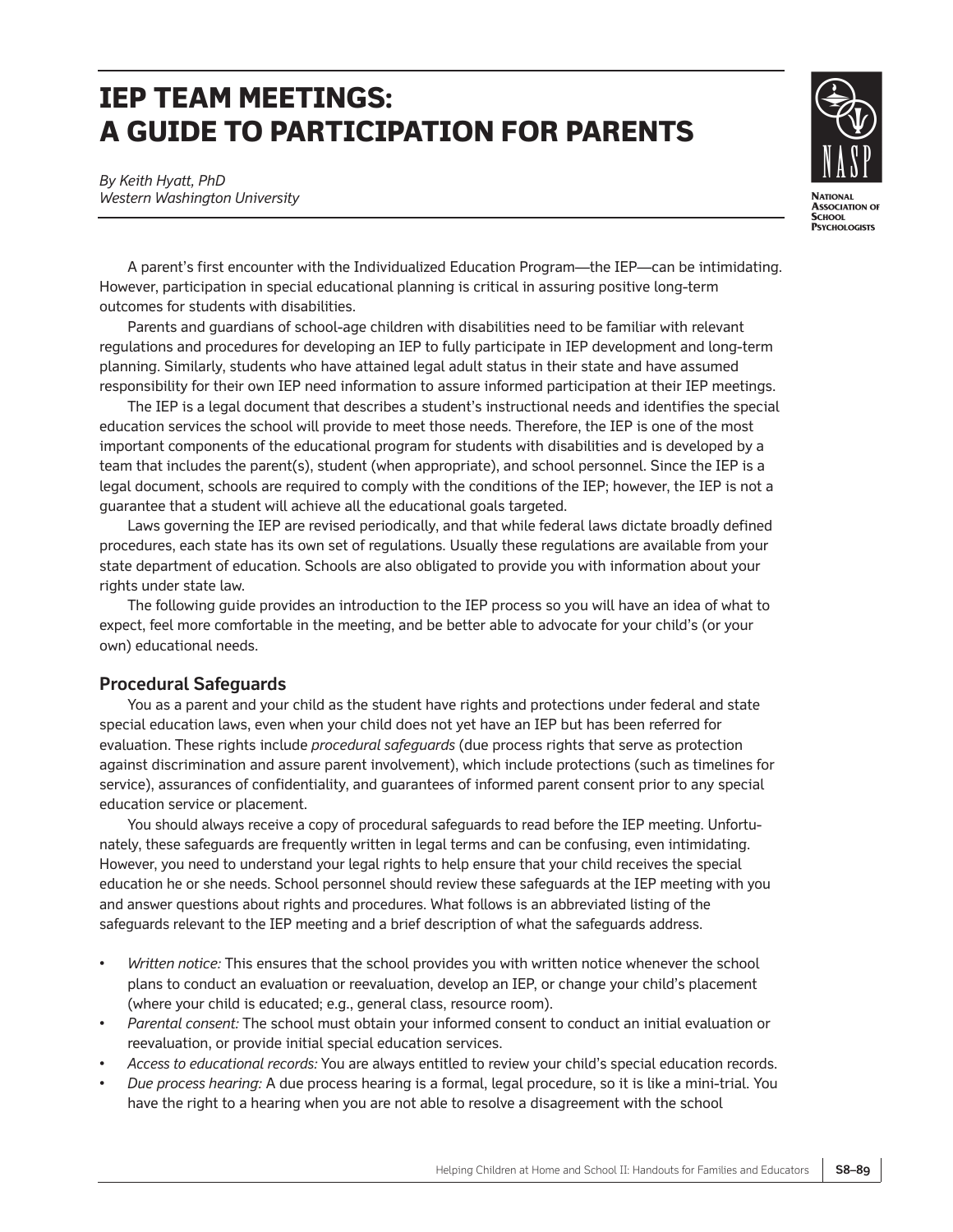regarding your child's services or placement. Parents and schools present their information and a hearing officer makes a decision.

• *Mediation:* A due process hearing is a formal, legal procedure that can be costly and adverserial, so some states have mediation procedures to try to resolve disputes before moving to a formal due process hearing.

There are other due process provisions that are relevant to special education services, including rights to independent evaluations, conditions governing disciplinary actions involving students with disabilities, placements in "interim alternative educational settings," and payment of attorney's fees. Since these safeguards are intended to ensure that your child receives the appropriate special education services, your familiarity with these rights will help you resolve any special education issues that may arise. For more detailed information about these and other due process rights, consult the "Resources" at the end of this handout, and seek out advocates who specialize in special education due process.

# **IEP Team**

At a minimum, the IEP team should include the special education teacher, general education teacher, administrator (or designee), parents, and student if appropriate or required (i.e., if the student were an adult). Since the law requires that a child have access to the general education curriculum, it is critical that at least one of the child's general education teachers be present. The child should be invited to assist with *transition planning,* which addresses educational, vocational, and community-based goals after high school beginning at age 14, or younger if requested by the IEP team. When the child reaches age 16, representatives of other agencies involved with providing transition services, as well as the child, should be invited to attend. In addition, the parent has the right to invite anyone to the meeting, and the district may invite others if they notify the parent in writing.

## **Major Contents of the IEP**

The IEP is a blueprint of the major educational goals for your child and a description of what the school will do to help your child achieve those goals. The IEP is in effect for a specified period (currently 1 year), but it can be reviewed and revised earlier at your request or the school's.

One key component of an IEP is the requirement that it be *individualized.* There is no one-size-fits-all IEP. The IEP must be based on the unique strengths and needs of the child.

When you attend the IEP meeting it will help to be prepared with a list of concerns regarding your child's education and progress, and an understanding of your child's strengths, whether they are directly related to schooling or not. Sometimes, those nonschool strengths can help the team develop an appropriate IEP.

## **The Instructional Plan**

The instructional plan of the IEP should start with a description of your child's *Present Levels of Educational Performance* in each area related to the disability (e.g., math, behavior, or feeding). The Present Levels should be clearly presented and meaningfully describe what your child can do and not just describe how well your child performed on a standardized test. Once the Present Levels have been documented, the team should develop long-term goals and measurable short-term objectives or benchmarks.

*Long-term goals* are simple descriptions of what the IEP team would like your child to do by the end of the year (or other mandated period), using the Present Levels as a starting point. For example, "Juan will improve his math computation skills."

Each long-term goal should have at least two *shortterm objectives* or benchmarks. The objectives should be specific and incorporate the following four criteria:

- State exactly what your child should do: "Juan will answer 40 single-digit addition problems."
- State exactly under what conditions your child should do it: "When given a worksheet."
- State exactly at what level of proficiency your child should do it: "With 90% accuracy."
- State exactly how frequently that level of proficiency should be achieved: "On three consecutive days."

The objective should be specific and should not be open to interpretation. If the objective is clearly written using the above criteria, then the teacher will be able to measure your child's performance and clearly report the progress to you. Additionally, should you move to a different school, your child's new teacher would know exactly what your child was working on.

If your child has many needs, it is helpful for the IEP team to *prioritize* goals and objectives. It is more efficient to concentrate efforts on a few carefully selected objectives than to try and address numerous unrelated objectives. Remember, the IEP must be written at prescribed intervals, but it can always be reviewed or revised at an earlier point if your child achieves his goals, if there is a need to change the goals, or if you or the school requested it.

*Special education services.* The IEP team should determine what special education services (specially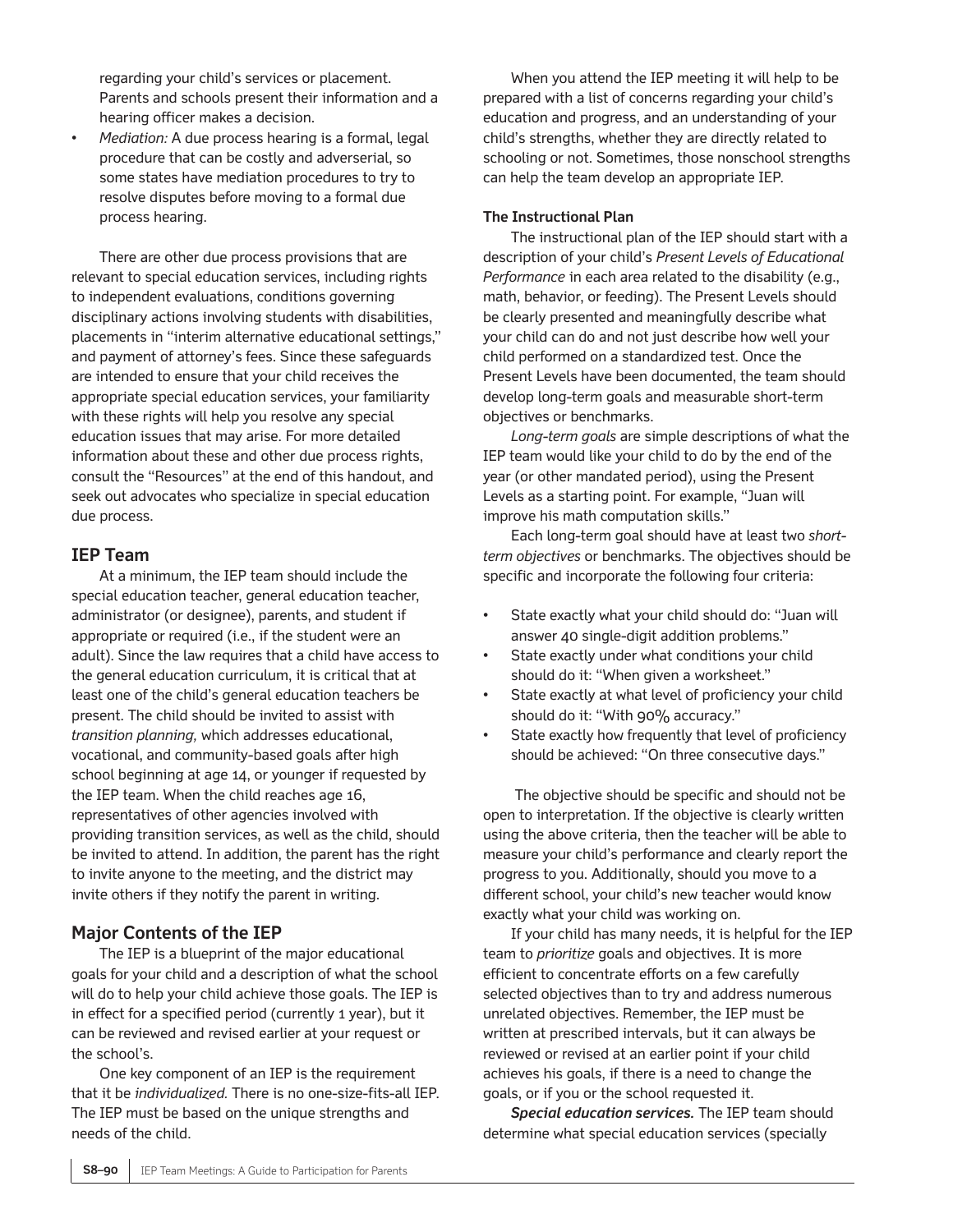designed instruction) your child requires. For example, "small group instruction in phonic skills" could be a special education service, but "instruction in a resource room" is not, because this identifies a *placement* and not specially designed *instruction.* 

*Related services.* The IEP should contain a listing of any needed related services; that is, those services required to help your child benefit from special education. Some examples include transportation, physical therapy, and speech therapy. These supports are available to your child at school expense only if necessary to benefit from special education.

*Adaptations or modifications.* An IEP team must consider whether your child requires adaptations or modifications. Adaptations deal with the physical aspects of the setting. Modifications refer to changes in the way material is presented or in the way children are required to demonstrate their knowledge. An example of an adaptation is providing your child with assistive technology, such as access to a computer to use when completing writing assignments. A modification may consist of providing copies of teacher notes or allowing your child to complete part of a test verbally rather than by writing the answers.

In addition, IEP teams must consider whether any *accommodations* are required to allow your child to participate in district- or state-mandated tests. Accommodations include adaptations or modifications that allow your child to participate fully in the general curriculum, including required standards tests, such as dictating rather than writing a response.

#### **Special Education Placement**

The next major task of the IEP team is to determine placement or where your child will receive special education and related services. According to federal law, your child should receive those services in the *Least Restrictive Environment,* which means the general education setting unless, owing to the severity of the disability, your child cannot benefit from special education services provided in the general education setting, even with the use of supplementary aids and services. These aids and services can include related services, such as speech therapy, as well as adaptations and modifications, such as untimed tests and dictated responses.

It is inappropriate for team members to make decisions about placement before the IEP meeting. Whenever children are removed from the general education setting where they would have access to their typically developing peers, the removal must be justified in writing on the IEP. The inconvenience of providing the service or availability of equipment are not justifiable reasons for removal. This is really the last step in the development of the IEP.

#### **Extended School Year**

The IEP team should consider whether your child requires extended school year services. This is not the same as summer school, but is a *continuation* of special education services beyond the traditional school year. This decision, and how extended school year services will be provided, must be made on an individual basis by the IEP team, including the parent or guardian.

## **Additional Tips for Advocacy**

There are several additional suggestions to help you participate more meaningfully in the IEP meeting. First, the written IEP document should be completed during the meeting. School personnel should not come to a meeting with a finalized document, but they may have a draft of some items. You are guaranteed the right to participate in the meeting and help *develop* the IEP, so do not be deterred from expressing any of your concerns.

Second, schools are not allowed to set time limits for IEP meetings. If a meeting cannot be completed in the alloted time, then the team can schedule additional time to complete the IEP.

Third, ask questions whenever you need clarification. If you feel overwhelmed by the information, do not feel that you have to make a quick decision about the services offered. Ask for a few days or a week to review the information, consult an advocate if needed, and then schedule a follow-up meeting.

Fourth, if you need further assistance in understanding procedural safeguards, you can always contact the school district, the special education department at a local university, parent advocate organizations, or an attorney who specializes in special education law.

Remember, the development of the IEP is intended to be a *team* process, and you are designated as a key member of the team. If you approach the IEP meeting as a collaborator—one who is seeking to work cooperatively with others toward a common goal of designing an appropriate instructional plan for your child—then you will find the process less intimidating and more likely to enhance your child's school experience.

### **Resources**

- Gibb, G. S., & Dyches, T. T. (2000). *Guide to writing quality individualized education programs.* Boston: Allyn & Bacon. ISBN: 0205316921.
- Office of Special Education Programs. (2000, July). *A guide to the individualized education program.* Available:

*www.ed.gov/offices/OSERS/OSEP/Products/ IEP\_Guide*